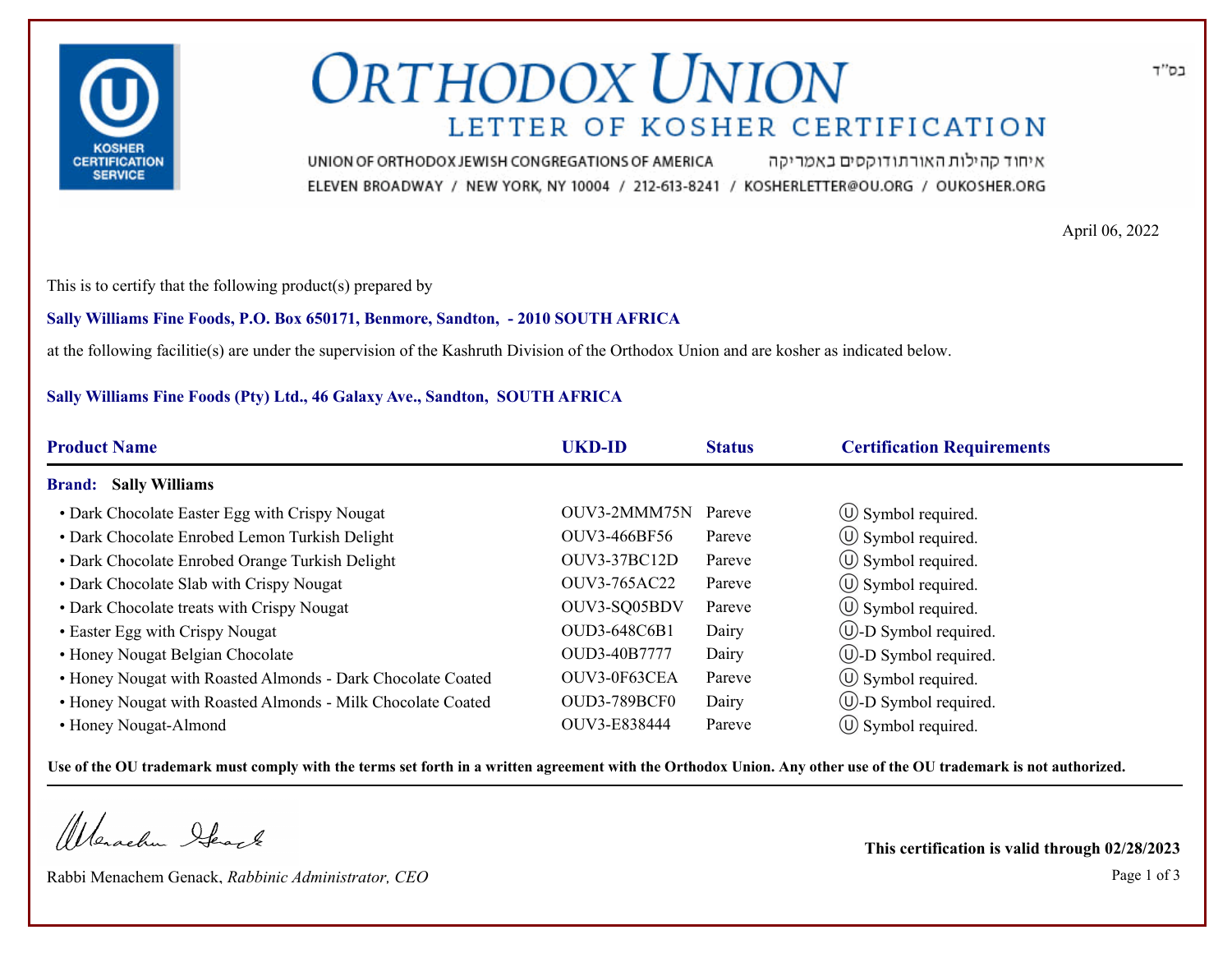

# **ORTHODOX UNION** LETTER OF KOSHER CERTIFICATION

איחוד קהילות האורתודוקסים באמריקה UNION OF ORTHODOX JEWISH CONGREGATIONS OF AMERICA ELEVEN BROADWAY / NEW YORK, NY 10004 / 212-613-8241 / KOSHERLETTER@OU.ORG / OUKOSHER.ORG

April 06, 2022

### **Sally Williams Fine Foods (continued)**

This is to certify that the following product(s) prepared by this company at the facilitie(s) listed above are under the supervision of the Kashruth Division of the Orthodox Union and are kosher as indicated below.

| <b>Product Name</b>                                       | <b>UKD-ID</b> | <b>Status</b> | <b>Certification Requirements</b> |
|-----------------------------------------------------------|---------------|---------------|-----------------------------------|
| <b>Sally Williams (continued)</b><br><b>Brand:</b>        |               |               |                                   |
| • Honey Nougat-Macadamia                                  | OUV3-2625B09  | Pareve        | $\circ$ Symbol required.          |
| • Honey Nougat-Toasted Coconut                            | OUV3-PYPASKQ  | Pareve        | $\circ$ Symbol required.          |
| • Lemon Turkish Delight                                   | OUV3-5E86BAB  | Pareve        | $\circ$ Symbol required.          |
| • Liquorice Flavoured Nougat                              | OUV3-BC7FD3B  | Pareve        | $\circ$ Symbol required.          |
| • Liquorice Turkish Delight                               | OUV3-39B106B  | Pareve        | $\circ$ Symbol required.          |
| • Milk Chocolate Enrobed Orange Turkish Delight           | OUD3-CB1D455  | Dairy         | (U)-D Symbol required.            |
| • Milk Chocolate Slab with Crispy Nougat                  | OUD3-FEDAB34  | Dairy         | $\cup$ -D Symbol required.        |
| • Mint Flavoured Dark Chocolate Slab with Crispy Nougat   | OUV3-BE4DFC0  | Pareve        | $\circ$ Symbol required.          |
| • Mint Flavoured Milk Chocolate Slab with Crispy Nougat   | OUD3-44AE312  | Dairy         | $\cup$ -D Symbol required.        |
| • Nougat Infused with Dark Chocolate                      | OUV3-A8B919F  | Pareve        | $\circ$ Symbol required.          |
| • Orange Flavoured Dark Chocolate Slab with Crispy Nougat | OUV3-AF61905  | Pareve        | $\circ$ Symbol required.          |
| • Orange Flavoured Milk Chocolate Slab with Crispy Nougat | OUD3-3B72526  | Dairy         | $\cup$ -D Symbol required.        |

**Use of the OU trademark must comply with the terms set forth in a written agreement with the Orthodox Union. Any other use of the OU trademark is not authorized.**

Werachen Stack

Rabbi Menachem Genack, *Rabbinic Administrator, CEO* Page 2 of 3

**This certification is valid through 02/28/2023**

בס"ד